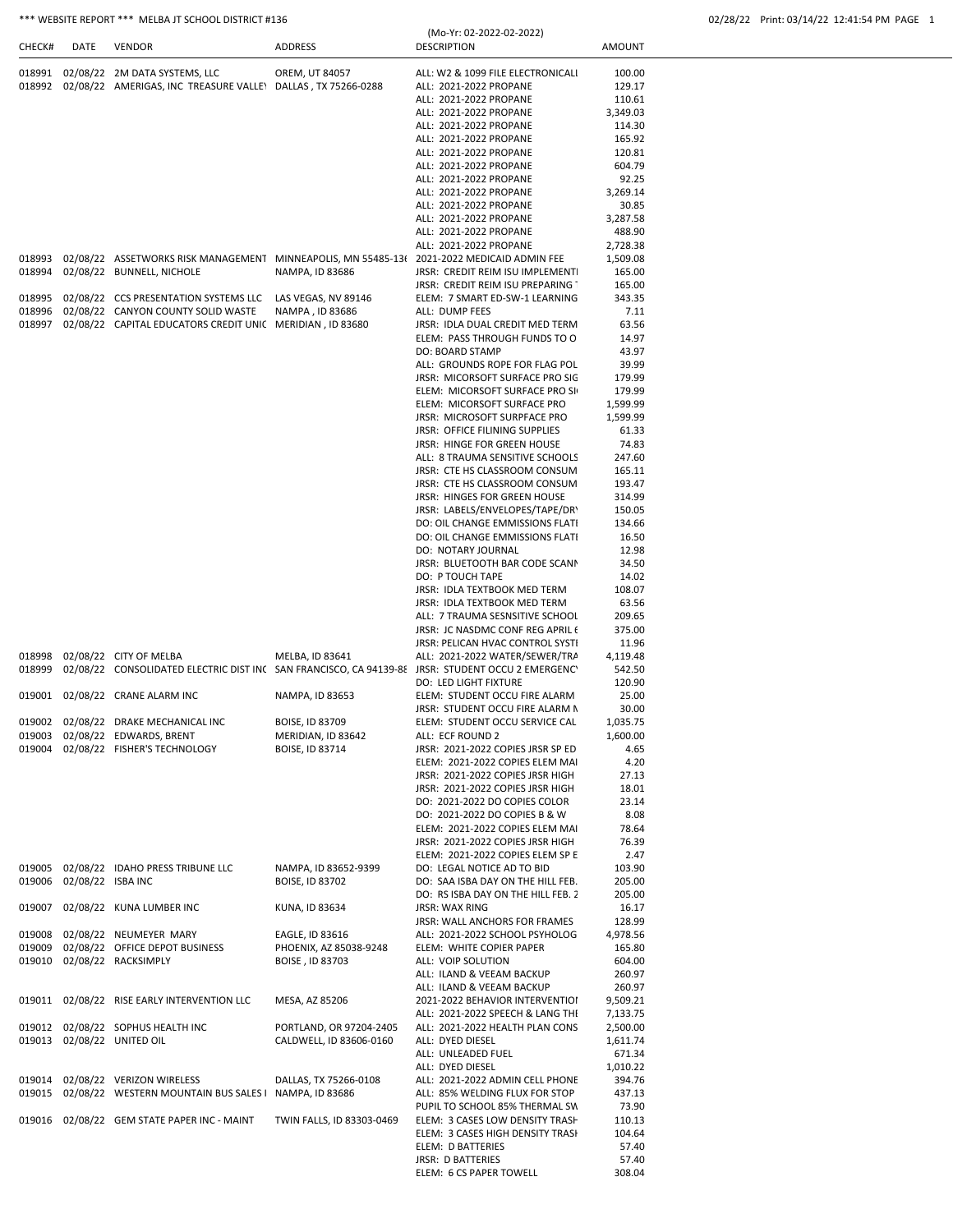# \*\*\* WEBSITE REPORT \*\*\* MELBA JT SCHOOL DISTRICT #136 02/28/22 Print: 03/14/22

|  |  | 02/28/22 Print: 03/14/22 12:41:54 PM PAGE 2 |  |
|--|--|---------------------------------------------|--|
|  |  |                                             |  |

| CHECK# | <b>DATE</b>             | <b>VENDOR</b>                                                    | <b>ADDRESS</b>                                | (Mo-Yr: 02-2022-02-2022)<br><b>DESCRIPTION</b>                     | AMOUNT               |
|--------|-------------------------|------------------------------------------------------------------|-----------------------------------------------|--------------------------------------------------------------------|----------------------|
|        |                         |                                                                  |                                               | <b>JRSR: D BATTERIES</b>                                           | 39.19                |
|        |                         |                                                                  |                                               | ELEM: D BATTERIES                                                  | 39.20                |
|        |                         |                                                                  |                                               | ELEM: 1 CASE PUMICE BARS                                           | 27.03                |
|        |                         |                                                                  |                                               | <b>DO: 9V BATTERIES</b>                                            | 19.59                |
|        |                         |                                                                  |                                               | ELEM: 6 CS TOILET PAPER                                            | 239.22               |
|        |                         |                                                                  |                                               | ELEM: 3 CS TRASH BAGS                                              | 104.64               |
|        |                         |                                                                  |                                               | ELEM: 3 CS TRASCH BAGS<br>ELEM: 6 CS POMEBERRY FOAM HAN            | 110.13<br>270.18     |
|        |                         |                                                                  |                                               | ELEM: 1 CASE PUMICE BARS                                           | 2.25                 |
|        |                         |                                                                  |                                               | <b>JRSR: URINAL SCREENS</b>                                        | 159.10               |
|        |                         |                                                                  |                                               | ELEM: REPLACED VACUUM BRUSH F                                      | 31.12                |
|        |                         |                                                                  |                                               | JRSR: 10 CASES TOILET PAPER                                        | 398.70               |
|        |                         |                                                                  |                                               | JRSR: 10 CASES PAPER TOWELLS                                       | 513.40               |
|        |                         |                                                                  |                                               | JRSR: 2 CASES BOWL CLEANER<br><b>JRSR: MOP HANDLE</b>              | 80.34<br>15.70       |
|        |                         |                                                                  |                                               | JRSR: VACUUM FILTERS                                               | 59.60                |
|        |                         | 019017 02/08/22 WEST ADA SCHOOL DISTRICT                         | MERIDIAN, ID 83642                            | ELEM: DHH TUITION 2ND QUARTER                                      | 2,728.00             |
|        |                         | 019018 02/08/22 CAPITAL EDUCATORS CREDIT UNIC MERIDIAN, ID 83680 |                                               | ALL: FOOD SERVICE GENERAL SUPPL                                    | 29.65                |
|        |                         |                                                                  |                                               | JRSR: CTE KP FFA TRAVEL AIR BNB                                    | 38.47                |
|        |                         |                                                                  |                                               | JRSR: HINGES FOR GREEN HOUSE                                       | 0.80CR               |
| 019019 |                         | 02/08/22 D B SUPPLY CO INC                                       |                                               | <b>DO: BOARD STAMP</b>                                             | 2.35CR<br>89.99      |
|        |                         |                                                                  | CALDWELL, ID 83605-6077                       | ALL: BLOCK HEATERS FOR BUSES 859<br>ALL: MOUSE BAIT                | 41.99                |
|        |                         |                                                                  |                                               | ALL: 85% STARTING FUID & BATTERI                                   | 49.56                |
|        |                         |                                                                  |                                               | ALL: BUSES 85%                                                     | 22.49                |
|        |                         |                                                                  |                                               | <b>TRANSDEPT: SHOP TOOLS</b>                                       | 36.47                |
|        |                         | 019020 02/08/22 FISHER'S FINANCE INC                             | DALLAS, TX 75266-0831                         | JRSR: 2021-2022 COPIER LEASE SP E                                  | 35.00                |
|        |                         |                                                                  |                                               | ELEM: 2021-2022 COPIER LEASE ELE                                   | 134.86               |
|        |                         |                                                                  |                                               | JRSR: 2021-2022 COPIER LEASE JRSR                                  | 134.86<br>64.32      |
|        |                         |                                                                  |                                               | DO: 2021-2022 COPIER LEASE DO<br>JRSR: 2021-2022 COPIER LEASE JRSR | 64.32                |
|        |                         |                                                                  |                                               | ELEM: 2021-2022 COPIER LEASE SP I                                  | 35.00                |
|        |                         | 019021 02/08/22 FORSGREN, ERIC                                   | MELBA, ID 83641                               | JRSR: REIM MILEAGE                                                 | 17.01                |
|        |                         | 019022 02/08/22 FRANZ FAMILY BAKERIES INC                        | LOS ANGELES, CA 90074-2654 ALL: FOOD PURCHASE |                                                                    | 518.52               |
|        |                         |                                                                  |                                               | ALL: FOOD PURCHASE                                                 | 28.72                |
|        |                         | 019023 02/08/22 GEM STATE PAPER INC - FOOD                       | TWIN FALLS, ID 83303-0469                     | ALL: PAPER PRODUCTS                                                | 177.50               |
|        |                         |                                                                  |                                               | ALL: PAPER PRODUCTS<br>ALL: PAPER PRODUCTS                         | 79.26<br>26.45       |
|        |                         |                                                                  |                                               | ALL: PAPER PRODUCTS                                                | 41.09                |
|        |                         |                                                                  |                                               | ALL: PAPER PRODUCTS                                                | 289.32               |
| 019024 |                         | 02/08/22 MARV S TIRE SERVICE                                     | NAMPA, ID 83686                               | ALL: PROPANE                                                       | 10.50                |
|        |                         |                                                                  |                                               | 85% BATTERIES                                                      | 319.90               |
|        |                         | 019025 02/08/22 MEADOW GOLD DAIRIES INC                          | PASADENA, CA 91110-2833                       | ALL: FOOD PURCHASE                                                 | 739.20               |
|        |                         | 019026 02/08/22 GOOD SOURCE TOOLS FOR SCHOC EMMETT, ID 83617     |                                               | ALL: FOOD PURCHASE<br>ALL: FOOD PURCHASE                           | 2,474.75<br>1,581.87 |
|        |                         |                                                                  |                                               | ALL: FOOD PURCHASE                                                 | 5,412.39             |
| 019027 |                         | 02/08/22 SHAMROCK FOODS COMPANY                                  | SEATTLE, WA 98124                             | ALL: FOOD PURCHASE                                                 | 335.40               |
|        |                         |                                                                  |                                               | ALL: FOOD PURCHASE                                                 | 2,197.42             |
|        |                         | 019028 02/08/22 STATE TAX COMMISSION                             | BOISE, ID 83707                               | ALL: 2021 STATE SALES TAX                                          | 93.42                |
|        |                         | 019029 02/08/22 U-PC WHOLESALE LLC                               | SPOKANE, WA 99202                             | JRSR: DOME CAMERA                                                  | 558.00               |
|        |                         | 019030 02/08/22 SYSCO USA INC                                    | BOISE, ID 83717                               | ALL: FOOD PURCHASE<br>ALL: FOOD PURCHASE                           | 1,882.53<br>1,108.59 |
|        | 019031 02/25/22 PAYROLL |                                                                  | MELBA, ID 83641                               | ADVISOR CLASSIFIED - 022022                                        | 250.00               |
|        |                         |                                                                  |                                               | VO ED AGRICULTURE - 022022                                         | 630.82               |
|        |                         |                                                                  |                                               | VO ED BUSINESS - 022022                                            | 226.89               |
|        |                         |                                                                  |                                               | MEDIA EDUCAT ASST - 022022                                         | 1,809.28             |
|        |                         |                                                                  |                                               | FOOD SERVICE SALARY - 022022                                       | 9,398.75             |
|        |                         |                                                                  |                                               | TECHNOLOGY DIRECTOR - 022022                                       | 4,027.28             |
|        |                         |                                                                  |                                               | TECHNOLOGY ASSISTANT - 022022<br>DIST. ADMINISTRATOR - 022022      | 3,166.66<br>8,154.16 |
|        |                         |                                                                  |                                               | DIST ADMIN SECRETARY - 022022                                      | 1,505.36             |
|        |                         |                                                                  |                                               | SCHOOL ADMINISTRATOR - 022022                                      | 12,801.91            |
|        |                         |                                                                  |                                               | SCHOOL ADM SECRETARY - 022022                                      | 5,492.89             |
|        |                         |                                                                  |                                               | BUSINESS OPERATION - 022022                                        | 3,833.39             |
|        |                         |                                                                  |                                               | BUSINESS SECRETARY - 022022                                        | 2,716.50             |
|        |                         |                                                                  |                                               | BUILDING CARE SALARY - 022022<br>MAINTENANCE SALARY - 022022       | 9,983.85<br>4,393.78 |
|        |                         |                                                                  |                                               | MAINTENANCE HB743 - 022022                                         | 4,940.34             |
|        |                         |                                                                  |                                               | PUPIL TO SCHOOL - 022022                                           | 8,987.77             |
|        |                         |                                                                  |                                               | TRANSPORTATION SUPERVISO - 022(                                    | 491.13               |
|        |                         |                                                                  |                                               | TRANSPORTATION TRAINER - 02202.                                    | 491.13               |
|        |                         |                                                                  |                                               | TRANSPORTATION DISPATCHE - 022(                                    | 975.88               |
|        |                         |                                                                  |                                               | TRANSPORTATION TECHNICIA - 0220<br>TRANS ACTIVITY SALRY - 022022   | 3,110.52<br>385.96   |
|        |                         |                                                                  |                                               | MUSIC SECONDARY - 022022                                           | 3,697.91             |
|        |                         |                                                                  |                                               | HS SUBSTITUTES - 022022                                            | 3,405.00             |
|        |                         |                                                                  |                                               | EXCEPT. CHILD TEACHR - 022022                                      | 11,581.82            |
|        |                         |                                                                  |                                               | PRESCHOOL EDUC ASST - 022022                                       | 1,274.17CR           |
|        |                         |                                                                  |                                               | MUSIC ELEMENTARY - 022022                                          | 4,043.83             |
|        |                         |                                                                  |                                               | BASKETBALL COACH - CERTI - 022022<br>INTERSCHOLASTIC - 022022      | 625.00               |
|        |                         |                                                                  |                                               | ADVISOR CERT - 022022                                              | 1,495.00<br>1,353.65 |
|        |                         |                                                                  |                                               | AC CERT MIDDLESCHOOL - 022022                                      | 1,400.00             |
|        |                         |                                                                  |                                               | FOOTBALL COACH - CERTIFI - 022022                                  | 258.40               |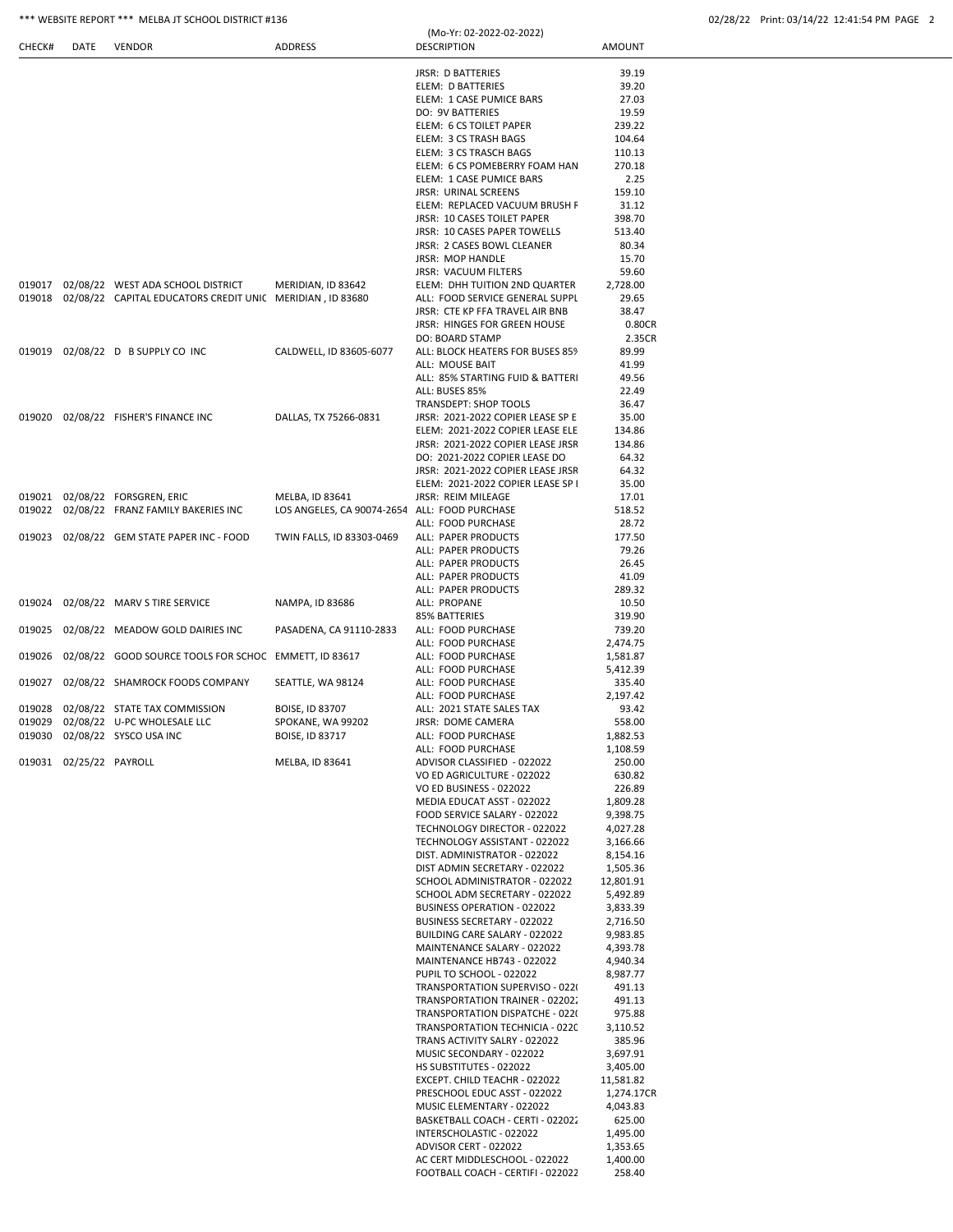## \*\*\* WEBSITE REPORT \*\*\* MELBA JT SCHOOL DISTRICT #136 02/28/22 Print: 03/14/22 12:41:54 PM PAGE 3

|  |                                      |                            | ADVISOR CERT - 022022                        | 249.99    |  |
|--|--------------------------------------|----------------------------|----------------------------------------------|-----------|--|
|  |                                      |                            | SPORTS JH - CERTIFIED - 022022               | 2,628.00  |  |
|  |                                      |                            | VO ED TEACHER ASS'T - 022022                 | 238.75    |  |
|  |                                      |                            | AC CLASSIFIED - 022022                       | 250.00    |  |
|  |                                      |                            | NURSING PROGRAM - 022022                     | 2,064.43  |  |
|  |                                      |                            | GUIDANCE/HEALTH SLRY - 022022                | 4,342.25  |  |
|  |                                      |                            | COLLEGE & CAREER ADVISIN - 02202             | 1,170.83  |  |
|  |                                      |                            | TITLE IA ADMIN SALARY - 022022               | 557.91    |  |
|  |                                      |                            | TITLE I EDUCAT ASST - 022022                 | 4,855.68  |  |
|  |                                      |                            | TITLE I MIGRANT ED A - 022022                | 1,254.80  |  |
|  |                                      |                            | MIGRANT ADMIN. SALARIES - 02202              | 679.33    |  |
|  |                                      |                            | IDEA PART B SALARIES - 022022                | 500.00    |  |
|  |                                      |                            | IDEA PART B AIDE SALARIE - 022022            | 1,206.05  |  |
|  |                                      |                            | IDEA PRESCHOOL EA SALARY - 02202             | 1,954.35  |  |
|  |                                      |                            | MEDICAID CERTIFIED SALAR - 02202.            | 3,467.58  |  |
|  |                                      |                            | MEDICAID EA SALARIES - 022022                | 3,580.19  |  |
|  |                                      |                            | VO ED HEALTH OCCUPATIONS - 0220              | 226.89    |  |
|  |                                      |                            | LEP EDUCATIONAL ASST - 022022                | 444.22    |  |
|  |                                      |                            | ELEM ED ASSISTANT - 022022                   | 415.14    |  |
|  |                                      |                            | IDAHO READING INITIA - 022022                | 2,958.33  |  |
|  |                                      |                            | ELEMENTARY TEACHER - 022022                  | 77,052.45 |  |
|  |                                      |                            | DRIVER'S ED TEACHER - 022022                 | 112.50    |  |
|  |                                      |                            | INSTRUCT IMPROVE AID - 022022                | 837.22    |  |
|  |                                      |                            | IDAHO READING ED AST - 022022                | 1,015.31  |  |
|  |                                      |                            | ELEM SUBSTITUTES - 022022                    | 2,480.00  |  |
|  |                                      |                            | SECONDARY TEACHER - 022022                   | 93,500.83 |  |
|  | 019032 02/25/22 PACIFIC SOURCE COBRA | SPRINGFIELD, OR 97475      | Ins: COBRA - 022022                          | 2.00      |  |
|  |                                      |                            | Ins: COBRA - 022022                          | 1.04      |  |
|  |                                      |                            | Ins: COBRA - 022022                          | 2.91      |  |
|  |                                      |                            | Ins: COBRA - 022022                          | 1.50      |  |
|  |                                      |                            | Ins: COBRA - 022022                          | 1.50      |  |
|  |                                      |                            | Ins: COBRA - 022022                          | 1.72      |  |
|  |                                      |                            | Ins: COBRA - 022022                          | 0.76      |  |
|  |                                      |                            | Ins: COBRA - 022022                          | 1.00      |  |
|  |                                      |                            | Ins: COBRA - 022022                          | 0.30      |  |
|  |                                      |                            | Ins: COBRA - 022022                          | 0.05      |  |
|  |                                      |                            | Ins: COBRA - 022022                          | 0.05      |  |
|  |                                      |                            | Ins: COBRA - 022022                          | 0.05      |  |
|  |                                      |                            | Ins: COBRA - 022022                          | 4.01      |  |
|  |                                      |                            | Ins: COBRA - 022022                          | 1.50      |  |
|  |                                      |                            | Ins: COBRA - 022022                          | 1.61      |  |
|  |                                      |                            | Ins: COBRA - 022022                          | 2.90      |  |
|  |                                      |                            | Ins: COBRA - 022022                          | 1.36      |  |
|  |                                      |                            | Ins: COBRA - 022022                          | 1.00      |  |
|  |                                      |                            | Ins: COBRA - 022022                          | 0.07      |  |
|  |                                      |                            | Ins: COBRA - 022022                          | 0.14      |  |
|  |                                      |                            | Ins: COBRA - 022022                          | 1.00      |  |
|  |                                      |                            | Ins: COBRA - 022022                          | 21.82     |  |
|  |                                      |                            | Ins: COBRA - 022022                          | 2.67      |  |
|  |                                      |                            | Ins: COBRA - 022022                          | 1.73      |  |
|  |                                      |                            | Ins: COBRA - 022022                          | 0.38      |  |
|  |                                      |                            | Ins: COBRA - 022022                          | 19.27     |  |
|  |                                      |                            | Ins: COBRA - 022022                          | 2.09      |  |
|  |                                      |                            | Ins: COBRA - 022022                          | 0.03      |  |
|  |                                      |                            | Ins: COBRA - 022022                          | 2.34      |  |
|  |                                      |                            | Ins: COBRA - 022022                          | 1.00      |  |
|  |                                      |                            | Ins: COBRA - 022022                          | 1.00      |  |
|  |                                      |                            | Ins: COBRA - 022022                          | 0.24      |  |
|  |                                      |                            | Ins: COBRA - 022022                          | 0.96      |  |
|  | 019033 02/25/22 Met Life Ins: Dental | Kansas City, MO 64180-4466 | Ins: Dental - 022022                         | 32.21     |  |
|  |                                      |                            | Ins: Dental - 022022                         | 545.17    |  |
|  |                                      |                            | Ins: Dental - 022022                         | 12.72     |  |
|  |                                      |                            | Ins: Dental - 022022                         | 24.49     |  |
|  |                                      |                            |                                              |           |  |
|  |                                      |                            | Ins: Dental - 022022<br>Ins: Dental - 022022 | 434.46    |  |
|  |                                      |                            |                                              | 33.48     |  |
|  |                                      |                            | Ins: Dental - 022022                         | 66.96     |  |
|  |                                      |                            | Ins: Dental - 022022                         | 21.17     |  |
|  |                                      |                            | Ins: Dental - 022022                         | 7.91      |  |
|  |                                      |                            | Ins: Dental - 022022                         | 33.48     |  |
|  |                                      |                            | Ins: Dental - 022022                         | 33.48     |  |
|  |                                      |                            | Ins: Dental - 022022                         | 50.22     |  |
|  |                                      |                            | Ins: Dental - 022022                         | 41.19     |  |
|  |                                      |                            | Ins: Dental - 022022                         | 66.96     |  |
|  |                                      |                            | Ins: Dental - 022022                         | 16.74     |  |
|  |                                      |                            | Ins: Dental - 022022                         | 33.48     |  |
|  |                                      |                            | Ins: Dental - 022022                         | 50.22     |  |
|  |                                      |                            | Ins: Dental - 022022                         | 50.22     |  |
|  |                                      |                            | Ins: Dental - 022022                         | 8.04      |  |
|  |                                      |                            | Ins: Dental - 022022                         | 25.44     |  |
|  |                                      |                            | Ins: Dental - 022022                         | 0.87      |  |
|  |                                      |                            | Ins: Dental - 022022                         | 66.96     |  |
|  |                                      |                            | Ins: Dental - 022022                         | 44.91     |  |
|  |                                      |                            | Ins: Dental - 022022                         | 55.92     |  |
|  |                                      |                            | Ins: Dental - 022022                         | 2.34      |  |

(Mo-Yr: 02-2022-02-2022)

CHECK# DATE VENDOR ADDRESS DESCRIPTION AMOUNT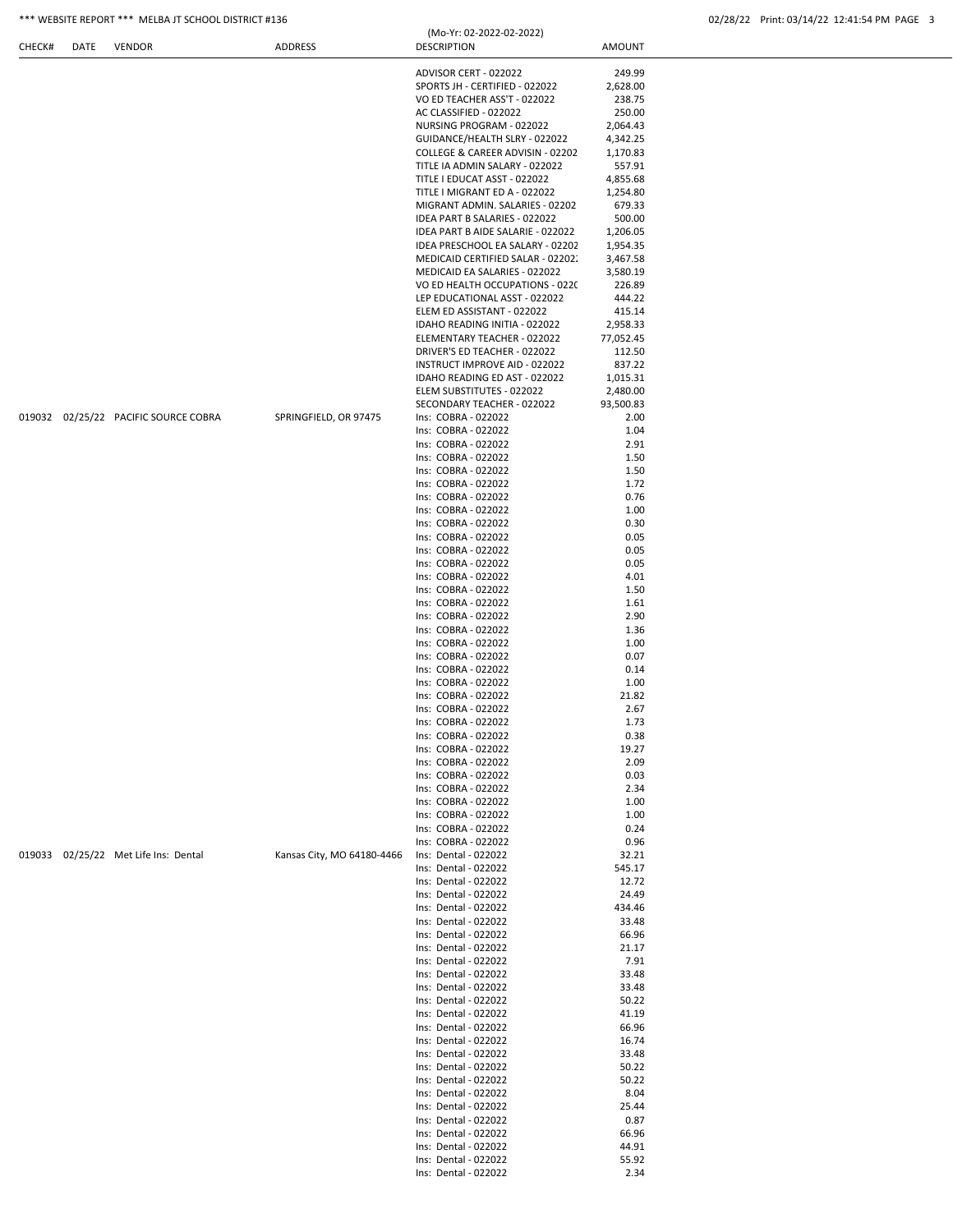## \*\*\* WEBSITE REPORT \*\*\* MELBA JT SCHOOL DISTRICT #136 02/28 02/28 02/28/22 Print: 03/14/22 12:41:54 PM PAGE 4

| CHECK# | DATE | <b>VENDOR</b>                               | ADDRESS                    | (Mo-Yr: 02-2022-02-2022)<br><b>DESCRIPTION</b> | <b>AMOUNT</b> |
|--------|------|---------------------------------------------|----------------------------|------------------------------------------------|---------------|
|        |      |                                             |                            | Ins: Dental - 022022                           | 42.18         |
|        |      |                                             |                            | Ins: Dental - 022022                           | 6.70          |
|        |      | 019034 02/25/22 Met Life Ins: Vision        | Kansas City, MO 64180-4466 | Ins: Vision - 022022                           | 11.01         |
|        |      |                                             |                            | Ins: Vision - 022022                           | 4.83          |
|        |      |                                             |                            | Ins: Vision - 022022                           | 10.93         |
|        |      |                                             |                            | Ins: Vision - 022022                           | 9.54          |
|        |      |                                             |                            | Ins: Vision - 022022                           | 9.54          |
|        |      |                                             |                            | Ins: Vision - 022022                           | 0.45          |
|        |      |                                             |                            | Ins: Vision - 022022                           | 2.42          |
|        |      |                                             |                            | Ins: Vision - 022022                           | 18.53         |
|        |      |                                             |                            | Ins: Vision - 022022                           | 6.59          |
|        |      |                                             |                            | Ins: Vision - 022022                           | 8.66          |
|        |      |                                             |                            | Ins: Vision - 022022                           | 122.56        |
|        |      |                                             |                            | Ins: Vision - 022022                           | 12.72         |
|        |      |                                             |                            | Ins: Vision - 022022                           | 25.52         |
|        |      |                                             |                            | Ins: Vision - 022022                           | 9.54          |
|        |      |                                             |                            | Ins: Vision - 022022                           | 6.36          |
|        |      |                                             |                            | Ins: Vision - 022022                           | 6.36          |
|        |      |                                             |                            | Ins: Vision - 022022                           | 1.50          |
|        |      |                                             |                            | Ins: Vision - 022022                           | 6.12          |
|        |      |                                             |                            |                                                |               |
|        |      |                                             |                            | Ins: Vision - 022022<br>Ins: Vision - 022022   | 18.43         |
|        |      |                                             |                            |                                                | 0.86          |
|        |      |                                             |                            | Ins: Vision - 022022                           | 0.31          |
|        |      |                                             |                            | Ins: Vision - 022022                           | 0.29          |
|        |      |                                             |                            | Ins: Vision - 022022                           | 0.32          |
|        |      |                                             |                            | Ins: Vision - 022022                           | 1.89          |
|        |      |                                             |                            | Ins: Vision - 022022                           | 14.89         |
|        |      |                                             |                            | Ins: Vision - 022022                           | 6.36          |
|        |      |                                             |                            | Ins: Vision - 022022                           | 6.36          |
|        |      |                                             |                            | Ins: Vision - 022022                           | 13.27         |
|        |      |                                             |                            | Ins: Vision - 022022                           | 138.84        |
|        |      |                                             |                            | Ins: Vision - 022022                           | 0.16          |
|        |      |                                             |                            | Ins: Vision - 022022                           | 10.30         |
|        |      |                                             |                            | Ins: Vision - 022022                           | 16.98         |
|        |      | 019035 02/25/22 Met Life Ins: Group Life    | Kansas City, MO 64180-4466 | Ins: Group Life - 022022                       | 0.24          |
|        |      |                                             |                            | Ins: Group Life - 022022                       | 94.03         |
|        |      |                                             |                            | Ins: Group Life - 022022                       | 1.85          |
|        |      |                                             |                            | Ins: Group Life - 022022                       | 8.45          |
|        |      |                                             |                            | Ins: Group Life - 022022                       | 106.55        |
|        |      |                                             |                            | Ins: Group Life - 022022                       | 4.88          |
|        |      |                                             |                            | Ins: Group Life - 022022                       | 4.88          |
|        |      |                                             |                            | Ins: Group Life - 022022                       | 14.14         |
|        |      |                                             |                            | Ins: Group Life - 022022                       | 4.70          |
|        |      |                                             |                            | Ins: Group Life - 022022                       | 1.15          |
|        |      |                                             |                            | Ins: Group Life - 022022                       | 4.88          |
|        |      |                                             |                            | Ins: Group Life - 022022                       | 4.88          |
|        |      |                                             |                            | Ins: Group Life - 022022                       | 4.88          |
|        |      |                                             |                            | Ins: Group Life - 022022                       | 2.44          |
|        |      |                                             |                            | Ins: Group Life - 022022                       | 19.59         |
|        |      |                                             |                            | Ins: Group Life - 022022                       | 9.76          |
|        |      |                                             |                            | Ins: Group Life - 022022                       | 5.06          |
|        |      |                                             |                            | Ins: Group Life - 022022                       | 14.22         |
|        |      |                                             |                            | Ins: Group Life - 022022                       | 7.32          |
|        |      |                                             |                            | Ins: Group Life - 022022                       | 5.61          |
|        |      |                                             |                            | Ins: Group Life - 022022                       | 3.17          |
|        |      |                                             |                            | Ins: Group Life - 022022                       | 3.50          |
|        |      |                                             |                            | Ins: Group Life - 022022                       | 3.71          |
|        |      |                                             |                            | Ins: Group Life - 022022                       | 7.86          |
|        |      |                                             |                            | Ins: Group Life - 022022                       | 0.13          |
|        |      |                                             |                            | Ins: Group Life - 022022                       | 0.66          |
|        |      |                                             |                            | Ins: Group Life - 022022                       | 0.22          |
|        |      |                                             |                            | Ins: Group Life - 022022                       | 0.25          |
|        |      |                                             |                            |                                                |               |
|        |      |                                             |                            | Ins: Group Life - 022022                       | 0.49          |
|        |      |                                             |                            | Ins: Group Life - 022022                       | 10.94         |
|        |      |                                             |                            | Ins: Group Life - 022022                       | 1.46          |
|        |      |                                             |                            | Ins: Group Life - 022022                       | 6.65          |
|        |      |                                             |                            | Ins: Group Life - 022022                       | 0.34          |
|        |      |                                             |                            | Ins: Group Life - 022022                       | 13.03         |
|        |      |                                             |                            | Ins: Group Life - 022022                       | 10.18         |
|        |      | 019036 02/25/22 Met Life Ins: Long Term Dis | Kansas City, MO 64180-4466 | Ins: Long Term Dis - 022022                    | 7.69          |
|        |      |                                             |                            | Ins: Long Term Dis - 022022                    | 8.41          |
|        |      |                                             |                            | Ins: Long Term Dis - 022022                    | 22.68         |
|        |      |                                             |                            | Ins: Long Term Dis - 022022                    | 7.48          |
|        |      |                                             |                            | Ins: Long Term Dis - 022022                    | 2.30          |
|        |      |                                             |                            | Ins: Long Term Dis - 022022                    | 2.33          |
|        |      |                                             |                            | Ins: Long Term Dis - 022022                    | 20.09         |
|        |      |                                             |                            | Ins: Long Term Dis - 022022                    | 34.23         |
|        |      |                                             |                            | Ins: Long Term Dis - 022022                    | 14.82         |
|        |      |                                             |                            | Ins: Long Term Dis - 022022                    | 5.58          |
|        |      |                                             |                            | Ins: Long Term Dis - 022022                    | 10.69         |
|        |      |                                             |                            | Ins: Long Term Dis - 022022                    | 9.15          |
|        |      |                                             |                            | Ins: Long Term Dis - 022022                    | 10.84         |
|        |      |                                             |                            | Ins: Long Term Dis - 022022                    | 9.43          |
|        |      |                                             |                            | Ins: Long Term Dis - 022022                    | 6.47          |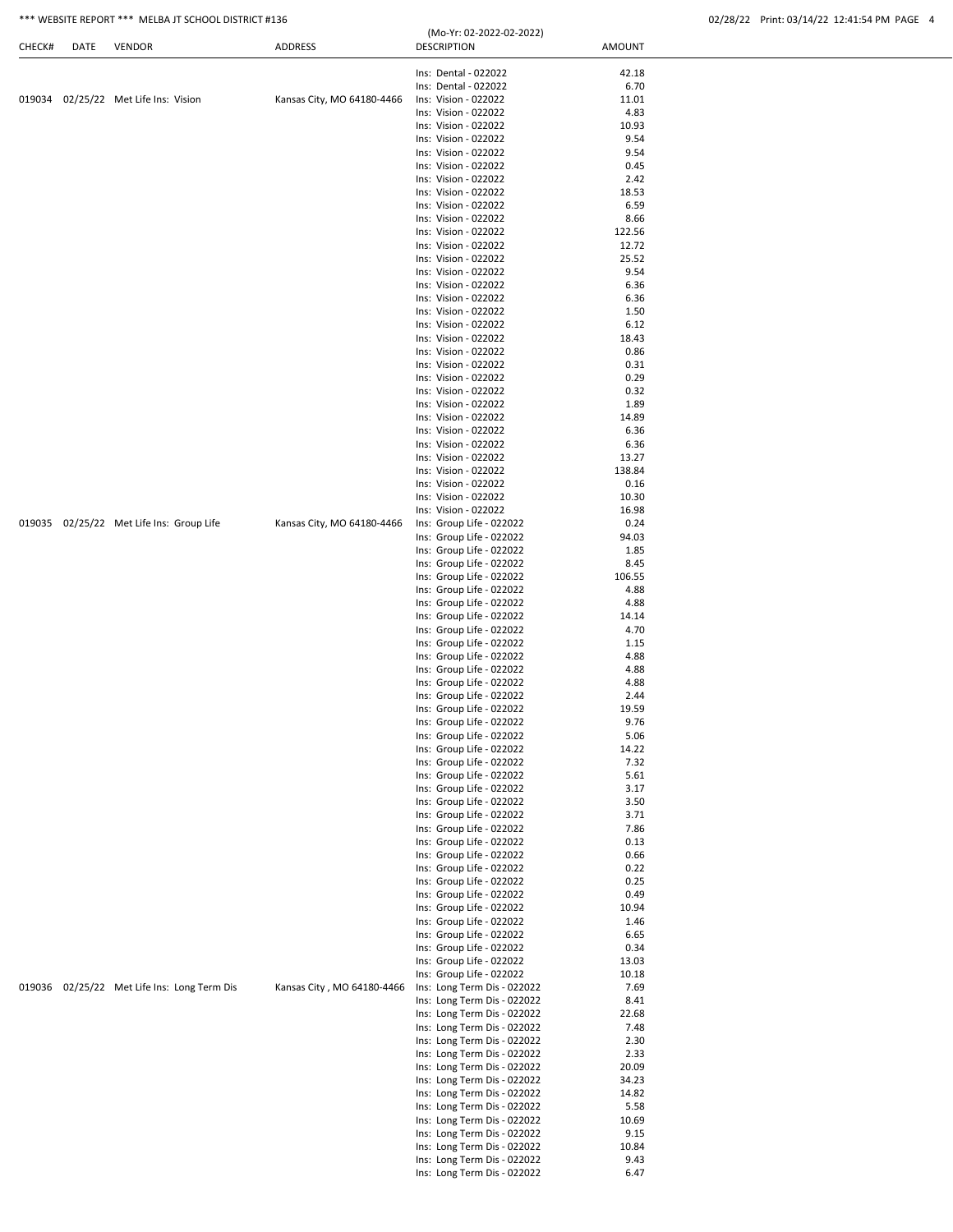| CHECK# | DATE | <b>VENDOR</b>                              | ADDRESS                    | <b>DESCRIPTION</b>                             | AMOUNT             |  |
|--------|------|--------------------------------------------|----------------------------|------------------------------------------------|--------------------|--|
|        |      |                                            |                            | Ins: Long Term Dis - 022022                    | 12.97              |  |
|        |      |                                            |                            | Ins: Long Term Dis - 022022                    | 2.46               |  |
|        |      |                                            |                            | Ins: Long Term Dis - 022022                    | 7.21               |  |
|        |      |                                            |                            | Ins: Long Term Dis - 022022                    | 0.26               |  |
|        |      |                                            |                            | Ins: Long Term Dis - 022022                    | 5.57               |  |
|        |      |                                            |                            | Ins: Long Term Dis - 022022                    | 1.88               |  |
|        |      |                                            |                            | Ins: Long Term Dis - 022022                    | 10.14              |  |
|        |      |                                            |                            | Ins: Long Term Dis - 022022                    | 6.67               |  |
|        |      |                                            |                            | Ins: Long Term Dis - 022022                    | 159.54             |  |
|        |      |                                            |                            | Ins: Long Term Dis - 022022                    | 0.44               |  |
|        |      |                                            |                            | Ins: Long Term Dis - 022022                    | 0.41               |  |
|        |      |                                            |                            | Ins: Long Term Dis - 022022                    | 0.43               |  |
|        |      |                                            |                            | Ins: Long Term Dis - 022022                    | 1.16               |  |
|        |      |                                            |                            | Ins: Long Term Dis - 022022                    | 0.92               |  |
|        |      |                                            |                            | Ins: Long Term Dis - 022022                    | 8.20               |  |
|        |      |                                            |                            | Ins: Long Term Dis - 022022                    | 186.81             |  |
|        |      |                                            |                            | Ins: Long Term Dis - 022022                    | 0.23               |  |
| 019037 |      | 02/25/22 PACIFIC SOURCE FSA                | SPRINGFIELD, OR 97475-0100 | FSA Participant Fee - 022022                   | 4.11               |  |
|        |      |                                            |                            | FSA Participant Fee - 022022                   | 0.12               |  |
|        |      |                                            |                            | FSA Participant Fee - 022022                   | 0.61               |  |
|        |      |                                            |                            | FSA Participant Fee - 022022                   | 0.20               |  |
|        |      |                                            |                            | FSA Participant Fee - 022022                   | 1.66               |  |
|        |      |                                            |                            | FSA Participant Fee - 022022                   | 1.34               |  |
|        |      |                                            |                            | FSA Participant Fee - 022022                   | 0.39               |  |
|        |      |                                            |                            | FSA Participant Fee - 022022                   | 0.46               |  |
|        |      |                                            |                            | FSA Participant Fee - 022022                   | 2.41               |  |
|        |      |                                            |                            | FSA Participant Fee - 022022                   | 5.95               |  |
|        |      |                                            |                            | FSA Participant Fee - 022022                   | 0.17               |  |
|        |      |                                            |                            | FSA Participant Fee - 022022                   | 4.33               |  |
|        |      |                                            |                            | FSA Participant Fee - 022022                   | 2.19               |  |
|        |      |                                            |                            | FSA Participant Fee - 022022                   | 8.54               |  |
|        |      |                                            |                            | FSA Participant Fee - 022022                   | 4.50               |  |
|        |      |                                            |                            | FSA Participant Fee - 022022                   | 24.30              |  |
|        |      |                                            |                            | FSA Participant Fee - 022022                   | 1.71               |  |
|        |      |                                            |                            | FSA Participant Fee - 022022                   | 27.01              |  |
|        |      | 019038 02/25/22 PACIFIC SOURCE Medical Ins | SEATTLE, WA 98124-5123     | Ins: Medical - 022022                          | 480.85             |  |
|        |      |                                            |                            | Ins: Medical - 022022                          | 1,400.76           |  |
|        |      |                                            |                            | Ins: Medical - 022022                          | 498.24             |  |
|        |      |                                            |                            | Ins: Medical - 022022                          | 961.70             |  |
|        |      |                                            |                            | Ins: Medical - 022022<br>Ins: Medical - 022022 | 1,930.57<br>721.28 |  |
|        |      |                                            |                            |                                                |                    |  |
|        |      |                                            |                            | Ins: Medical - 022022                          | 480.85             |  |
|        |      |                                            |                            | Ins: Medical - 022022<br>Ins: Medical - 022022 | 12.44              |  |
|        |      |                                            |                            | Ins: Medical - 022022                          | 1,283.87<br>65.29  |  |
|        |      |                                            |                            | Ins: Medical - 022022                          | 23.60              |  |
|        |      |                                            |                            | Ins: Medical - 022022                          | 21.66              |  |
|        |      |                                            |                            | Ins: Medical - 022022                          | 23.98              |  |
|        |      |                                            |                            | Ins: Medical - 022022                          | 33.66              |  |
|        |      |                                            |                            | Ins: Medical - 022022                          | 1,003.49           |  |
|        |      |                                            |                            | Ins: Medical - 022022                          | 9,265.64           |  |
|        |      |                                            |                            | Ins: Medical - 022022                          | 182.72             |  |
|        |      |                                            |                            | Ins: Medical - 022022                          | 654.77             |  |
|        |      |                                            |                            | Ins: Medical - 022022                          | 832.62             |  |
|        |      |                                            |                            | Ins: Medical - 022022                          | 1,125.79           |  |
|        |      |                                            |                            | Ins: Medical - 022022                          | 10,496.62          |  |
|        |      |                                            |                            | Ins: Medical - 022022                          | 480.85             |  |
|        |      |                                            |                            | Ins: Medical - 022022                          | 777.84             |  |
|        |      |                                            |                            | Ins: Medical - 022022                          | 365.45             |  |
|        |      |                                            |                            | Ins: Medical - 022022                          | 825.98             |  |
|        |      |                                            |                            | Ins: Medical - 022022                          | 721.27             |  |
|        |      |                                            |                            | Ins: Medical - 022022                          | 721.28             |  |
|        |      |                                            |                            | Ins: Medical - 022022                          | 480.85             |  |
|        |      |                                            |                            | Ins: Medical - 022022                          | 1,393.65           |  |
|        |      |                                            |                            | Ins: Medical - 022022                          | 462.65             |  |
|        |      |                                            |                            | Ins: Medical - 022022                          | 143.42             |  |
|        |      |                                            |                            | Ins: Medical - 022022                          | 113.51             |  |
| 019039 |      | 02/25/22 MSD PAYROLL TAXES                 |                            | Employer Payroll Tax - 022022                  | 17.02              |  |
|        |      |                                            |                            | Employer Payroll Tax - 022022                  | 16.50              |  |
|        |      |                                            |                            | Employer Payroll Tax - 022022                  | 7.91               |  |
|        |      |                                            |                            | Employer Payroll Tax - 022022                  | 740.21             |  |
|        |      |                                            |                            | Employer Payroll Tax - 022022                  | 195.97             |  |
|        |      |                                            |                            | Employer Payroll Tax - 022022                  | 483.84             |  |
|        |      |                                            |                            | Employer Payroll Tax - 022022                  | 1,308.73           |  |
|        |      |                                            |                            | Employer Payroll Tax - 022022                  | 349.93             |  |
|        |      |                                            |                            | Employer Payroll Tax - 022022                  | 21.38              |  |
|        |      |                                            |                            | Employer Payroll Tax - 022022                  | 133.65             |  |
|        |      |                                            |                            | Employer Payroll Tax - 022022                  | 139.26             |  |
|        |      |                                            |                            | Employer Payroll Tax - 022022                  | 232.27             |  |
|        |      |                                            |                            | Employer Payroll Tax - 022022                  | 142.94             |  |
|        |      |                                            |                            | Employer Payroll Tax - 022022                  | 29.55              |  |
|        |      |                                            |                            | Employer Payroll Tax - 022022                  | 671.86             |  |
|        |      |                                            |                            | Employer Payroll Tax - 022022                  | 293.25             |  |
|        |      |                                            |                            | Employer Payroll Tax - 022022                  | 59.29              |  |
|        |      |                                            |                            |                                                |                    |  |

(Mo-Yr: 02-2022-02-2022)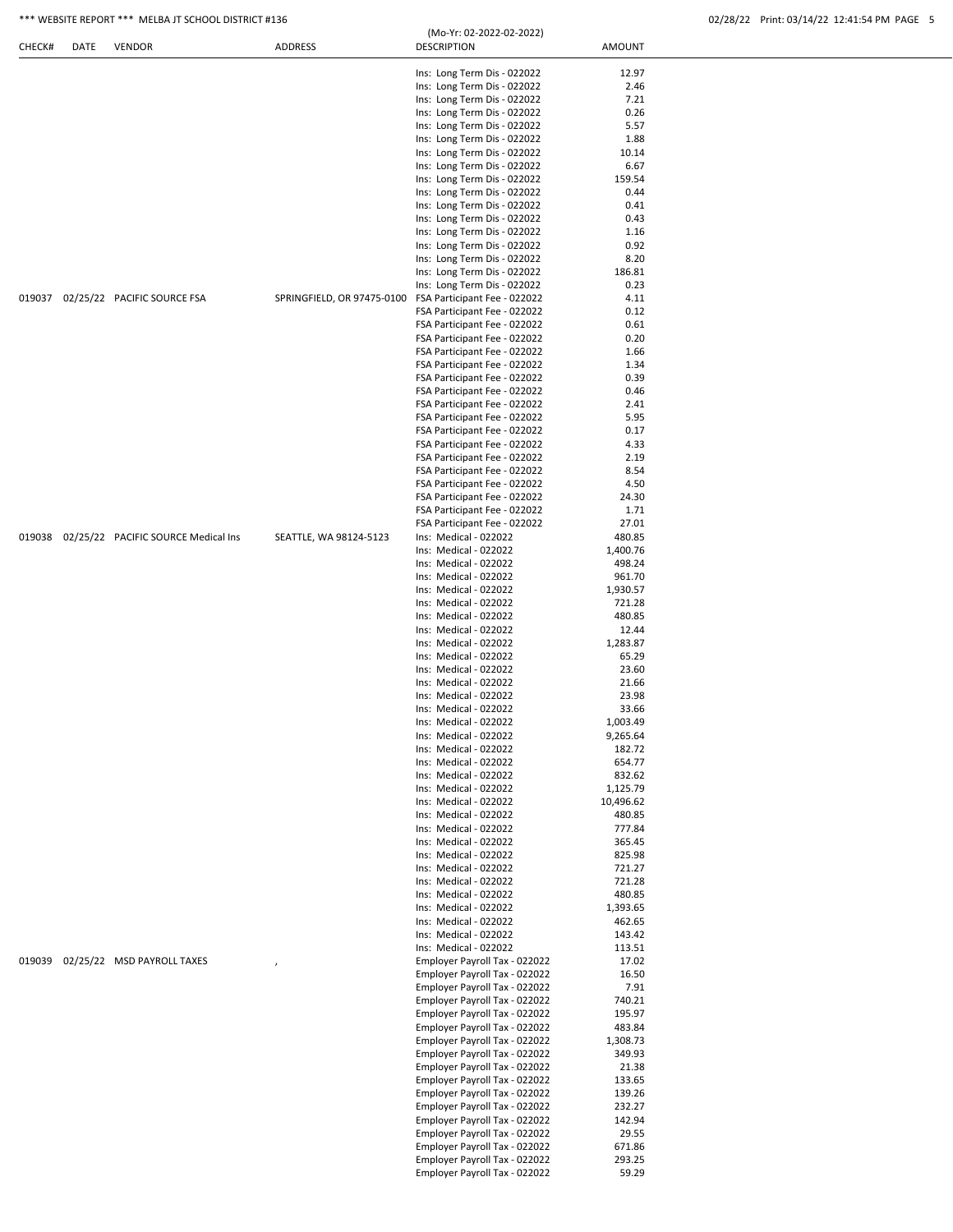### \*\*\* WEBSITE REPORT \*\*\* MELBA JT SCHOOL DISTRICT #136 02/28/22 Print: 03/14/22 12:41:54 PM PAGE 6

|                                   |                      | Employer Payroll Tax - 022022 | 88.20     |
|-----------------------------------|----------------------|-------------------------------|-----------|
|                                   |                      | Employer Payroll Tax - 022022 | 157.92    |
|                                   |                      | Employer Payroll Tax - 022022 | 321.36    |
|                                   |                      |                               |           |
|                                   |                      | Employer Payroll Tax - 022022 | 94.26CR   |
|                                   |                      | Employer Payroll Tax - 022022 | 840.27    |
|                                   |                      | Employer Payroll Tax - 022022 | 243.36    |
|                                   |                      |                               |           |
|                                   |                      | Employer Payroll Tax - 022022 | 7,006.33  |
|                                   |                      | Employer Payroll Tax - 022022 | 292.36    |
|                                   |                      | Employer Payroll Tax - 022022 | 8.28      |
|                                   |                      |                               |           |
|                                   |                      | Employer Payroll Tax - 022022 | 30.11     |
|                                   |                      | Employer Payroll Tax - 022022 | 120.76    |
|                                   |                      | Employer Payroll Tax - 022022 | 323.09    |
|                                   |                      |                               |           |
|                                   |                      | Employer Payroll Tax - 022022 | 367.33    |
|                                   |                      | Employer Payroll Tax - 022022 | 658.37    |
|                                   |                      | Employer Payroll Tax - 022022 | 621.74    |
|                                   |                      |                               |           |
|                                   |                      | Employer Payroll Tax - 022022 | 521.39    |
|                                   |                      | Employer Payroll Tax - 022022 | 702.95    |
|                                   |                      | Employer Payroll Tax - 022022 | 144.41    |
|                                   |                      | Employer Payrol Tax - 022022  | 0.06CR    |
|                                   |                      |                               |           |
|                                   |                      | Employer Payroll Tax - 022022 | 259.29    |
|                                   |                      | Employer Payroll Tax - 022022 | 5,855.92  |
|                                   |                      | Employer Payroll Tax - 022022 | 41.98     |
|                                   |                      |                               |           |
|                                   |                      | Employer Payroll Tax - 022022 | 33.81     |
|                                   |                      | Employer Payroll Tax - 022022 | 16.74     |
| 019040 02/25/22 BLUE CROSS DENTAL | BOISE, ID 83707-0948 | Ins: Dental - 022022          | 93.23     |
|                                   |                      |                               |           |
|                                   |                      | Ins: Dental - 022022          | 4.55      |
|                                   |                      | Ins: Dental - 022022          | 1.64      |
|                                   |                      | Ins: Dental - 022022          | 1.51      |
|                                   |                      |                               |           |
|                                   |                      | Ins: Dental - 022022          | 1.67      |
|                                   |                      | Ins: Dental - 022022          | 33.48     |
|                                   |                      | Ins: Dental - 022022          | 3.29      |
|                                   |                      |                               |           |
|                                   |                      | Ins: Dental - 022022          | 3.40      |
|                                   |                      | Ins: Dental - 022022          | 11.09     |
|                                   |                      | Ins: Dental - 022022          | 66.49     |
|                                   |                      |                               |           |
|                                   |                      | Ins: Dental - 022022          | 33.48     |
|                                   |                      | Ins: Dental - 022022          | 262.90    |
|                                   |                      | Ins: Dental - 022022          | 33.48     |
|                                   |                      |                               |           |
|                                   |                      | Ins: Dental - 022022          | 30.08     |
|                                   |                      | Ins: Dental - 022022          | 21.89     |
|                                   |                      | Ins: Dental - 022022          | 2.91      |
|                                   |                      |                               |           |
|                                   |                      | Ins: Dental - 022022          | 33.48     |
|                                   |                      | Ins: Dental - 022022          | 17.95     |
|                                   |                      | Ins: Dental - 022022          | 64.05     |
|                                   |                      |                               |           |
|                                   |                      | Ins: Dental - 022022          | 49.47     |
| 019041 02/25/22 PERSI             | BOISE, ID 83720-0078 | Retirement - 022022           | 31.72     |
|                                   |                      | Retirement - 022022           | 203.71    |
|                                   |                      |                               |           |
|                                   |                      | Retirement - 022022           | 27.09     |
|                                   |                      | Retirement - 022022           | 28.51     |
|                                   |                      | Retirement - 022022           | 1,382.87  |
|                                   |                      |                               |           |
|                                   |                      | Retirement - 022022           | 149.83    |
|                                   |                      | Retirement - 022022           | 81.11     |
|                                   |                      | Retirement - 022022           | 53.04     |
|                                   |                      |                               |           |
|                                   |                      | Retirement - 022022           | 524.62    |
|                                   |                      | Retirement - 022022           | 589.88    |
|                                   |                      | Retirement - 022022           | 579.77    |
|                                   |                      |                               |           |
|                                   |                      | Retirement - 022022           | 66.61     |
|                                   |                      | Retirement - 022022           | 474.45    |
|                                   |                      | Retirement - 022022           | 9,211.22  |
|                                   |                      |                               |           |
|                                   |                      | Retirement - 022022           | 1,181.89  |
|                                   |                      | Retirement - 022022           | 590.21    |
|                                   |                      | Retirement - 022022           | 650.99    |
|                                   |                      |                               |           |
|                                   |                      | Retirement - 022022           | 27.09     |
|                                   |                      | Retirement - 022022           | 324.35    |
|                                   |                      |                               |           |
|                                   |                      | Retirement - 022022           | 75.32     |
|                                   |                      | Retirement - 022022           | 11,163.98 |
|                                   |                      | Retirement - 022022           | 233.36    |
|                                   |                      |                               | 371.40    |
|                                   |                      | Retirement - 022022           |           |
|                                   |                      | Retirement - 022022           | 921.17    |
|                                   |                      | Retirement - 022022           | 0.03      |
|                                   |                      |                               |           |
|                                   |                      | Retirement - 022022           | 13.43     |
|                                   |                      | Retirement - 022022           | 457.71    |
|                                   |                      | Retirement - 022022           | 858.96    |
|                                   |                      |                               |           |
|                                   |                      | Retirement - 022022           | 441.53    |
|                                   |                      | Retirement - 022022           | 233.80    |
|                                   |                      | Retirement - 022022           | 841.49    |
|                                   |                      |                               |           |
|                                   |                      | Retirement - 022022           | 482.83    |
|                                   |                      | Retirement - 022022           | 2,184.40  |
|                                   |                      | Retirement - 022022           | 179.74    |
|                                   |                      |                               |           |
|                                   |                      | Retirement - 022022           | 973.61    |
|                                   |                      | Retirement - 022022           | 216.02    |
|                                   |                      | Retirement - 022022           | 99.96     |
|                                   |                      |                               |           |
|                                   |                      | Retirement - 022022           | 139.80    |
|                                   |                      |                               |           |
|                                   |                      | Retirement - 022022           | 518.46    |
|                                   |                      | Retirement - 022022           | 152.14CR  |

(Mo-Yr: 02-2022-02-2022)

CHECK# DATE VENDOR ADDRESS DESCRIPTION AMOUNT